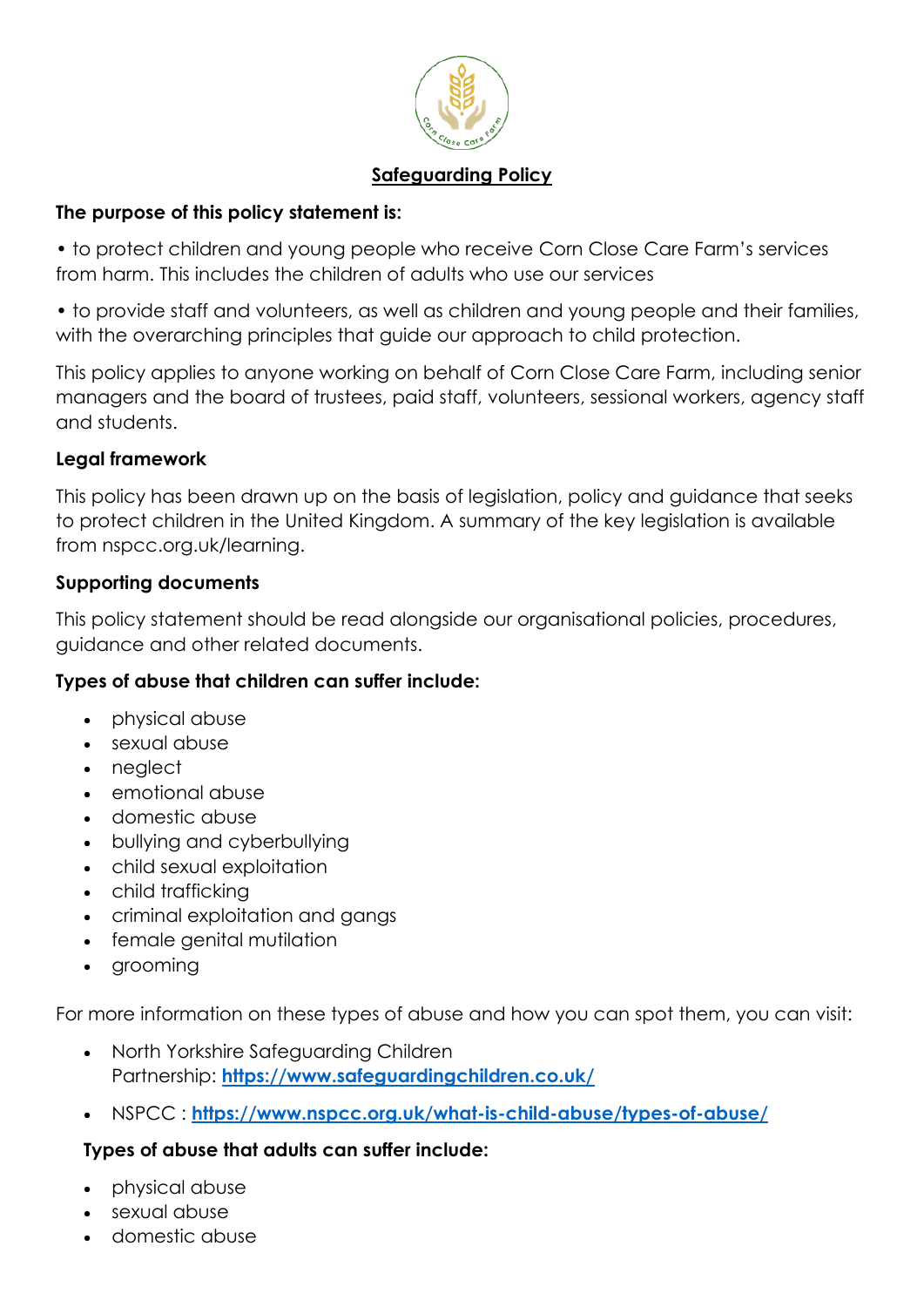- psychological or emotional abuse
- financial or material abuse
- modern slavery
- discriminatory abuse
- organisational or institutional abuse
- neglect
- self-neglect

For more information on these types of abuse, you can visit:

- North Yorkshire County Council, Safeguarding Vulnerable Adults: **<https://www.northyorks.gov.uk/safeguarding-vulnerable-adults>**
- North Yorkshire Safeguarding Adults Board: **<https://safeguardingadults.co.uk/>**
- Social Care Institute of Excellence:

## **[https://www.scie.org.uk/safeguarding/adults/introduction/types-and-indicators-of](https://www.scie.org.uk/safeguarding/adults/introduction/types-and-indicators-of-abuse)[abuse](https://www.scie.org.uk/safeguarding/adults/introduction/types-and-indicators-of-abuse)**

### **We believe that:**

- Safeguarding is everyone's responsibility
- Children and young people should never experience abuse of any kind
- We have a responsibility to promote the welfare of all children and young people, to keep them safe and to practise in a way that protects them.

#### **We recognise that:**

- the welfare of children is paramount in all the work we do and in all the decisions we take
- all children, regardless of age, disability, gender reassignment, race, religion or belief, sex, or sexual orientation have an equal right to protection from all types of harm or abuse
- some children are additionally vulnerable because of the impact of previous experiences, their level of dependency, communication needs or other issues
- working in partnership with children, young people, their parents, carers and other agencies is essential in promoting young people's welfare.

#### **We will seek to keep children, young people and adults safe by:**

- valuing, listening to and respecting them
- appointing a nominated child protection lead and deputy for children and young people
- adopting child protection and safeguarding best practice through our policies, procedures and code of conduct for staff and volunteers
- developing and implementing an effective online safety policy and related procedures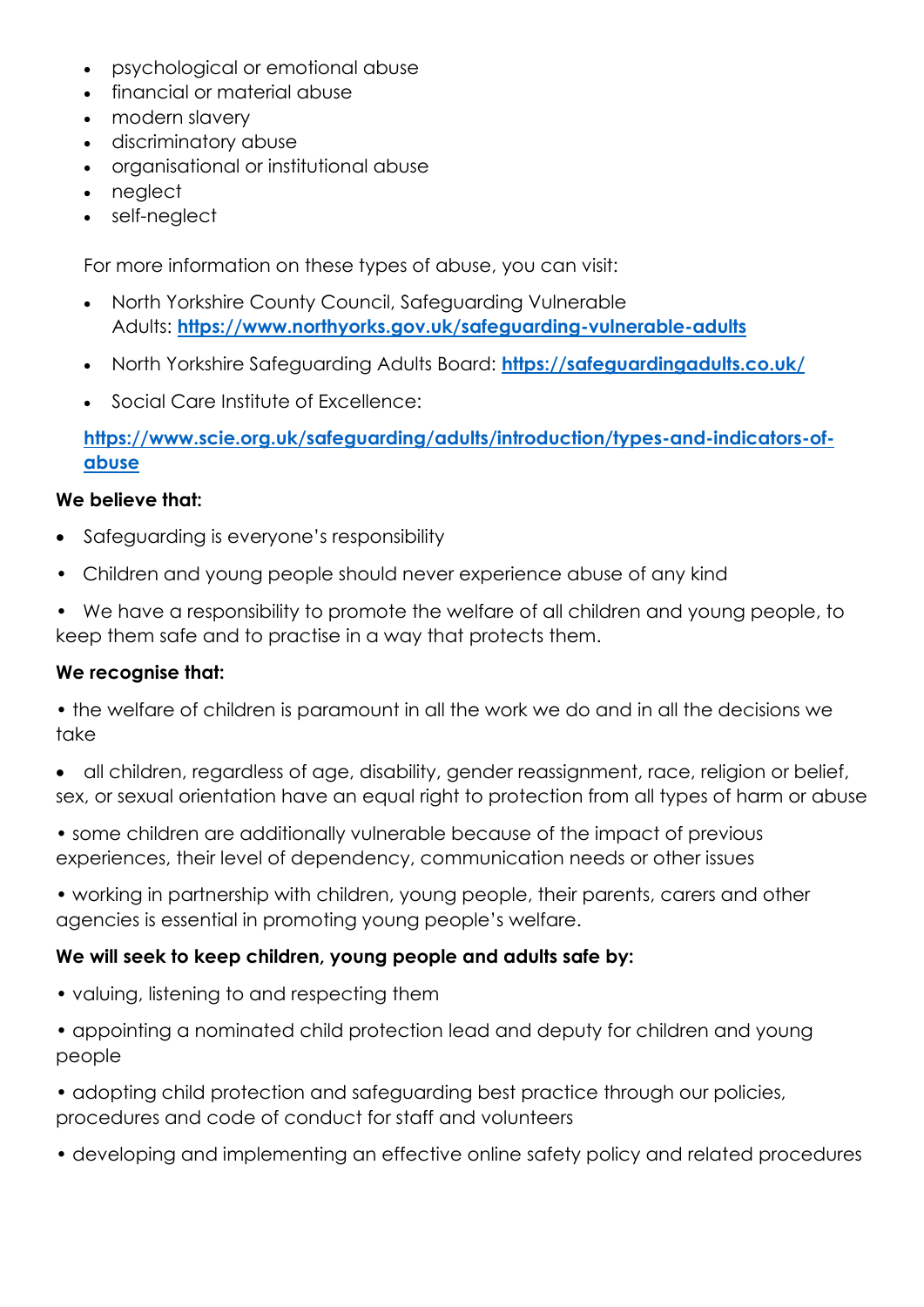• providing effective management for staff and volunteers through supervision, support, training and quality assurance measures so that all staff and volunteers know about and follow our policies, procedures and behaviour codes confidently and competently

• recruiting and selecting staff and volunteers safely, ensuring all necessary checks are made. No volunteer without a DBS check or with a check pending, will have sole access to any visitor.

• making sure that our staff and volunteers know what to look for and what to do if a child makes a disclosure or if they have any concerns

• recording, storing and using information professionally and securely, in line with data protection legislation and guidance [more information about this is available from the Information Commissioner's Office: ico.org.uk/for organisations]

• sharing information about safeguarding and good practice with children and their families

• making sure that children, young people and their families know where to go for help if they have a concern

• using our safeguarding and child protection procedures to share concerns and relevant information with agencies who need to know, following the Local Authority procedures.

• using our procedures to manage any allegations against staff and volunteers appropriately

• creating and maintaining an anti-bullying environment and ensuring that we have a policy and procedure to help us deal effectively with any bullying that does arise

• ensuring that we have effective complaints and whistleblowing measures in place

• ensuring that we provide a safe physical environment for our children, young people, staff and volunteers, by applying health and safety measures in accordance with the law and regulatory guidance

• building a safeguarding culture where staff and volunteers, children, young people and their families, treat each other with respect and are comfortable about sharing concerns

• We will follow the procedures set out by the North Yorkshire Safeguarding Children Board and North Yorkshire LA's Safeguarding procedure and guidance:

<https://www.safeguardingchildren.co.uk/professionals/nyscb-procedures/>

<https://www.northyorks.gov.uk/safeguarding-vulnerable-adults>

## **Contact details:**

# **Nominated child protection lead**

Name: Cath Wilson

Phone/email: [cornclosecarefarm@btinternet.com](mailto:cornclosecarefarm@btinternet.com)

# **Deputy child protection lead**